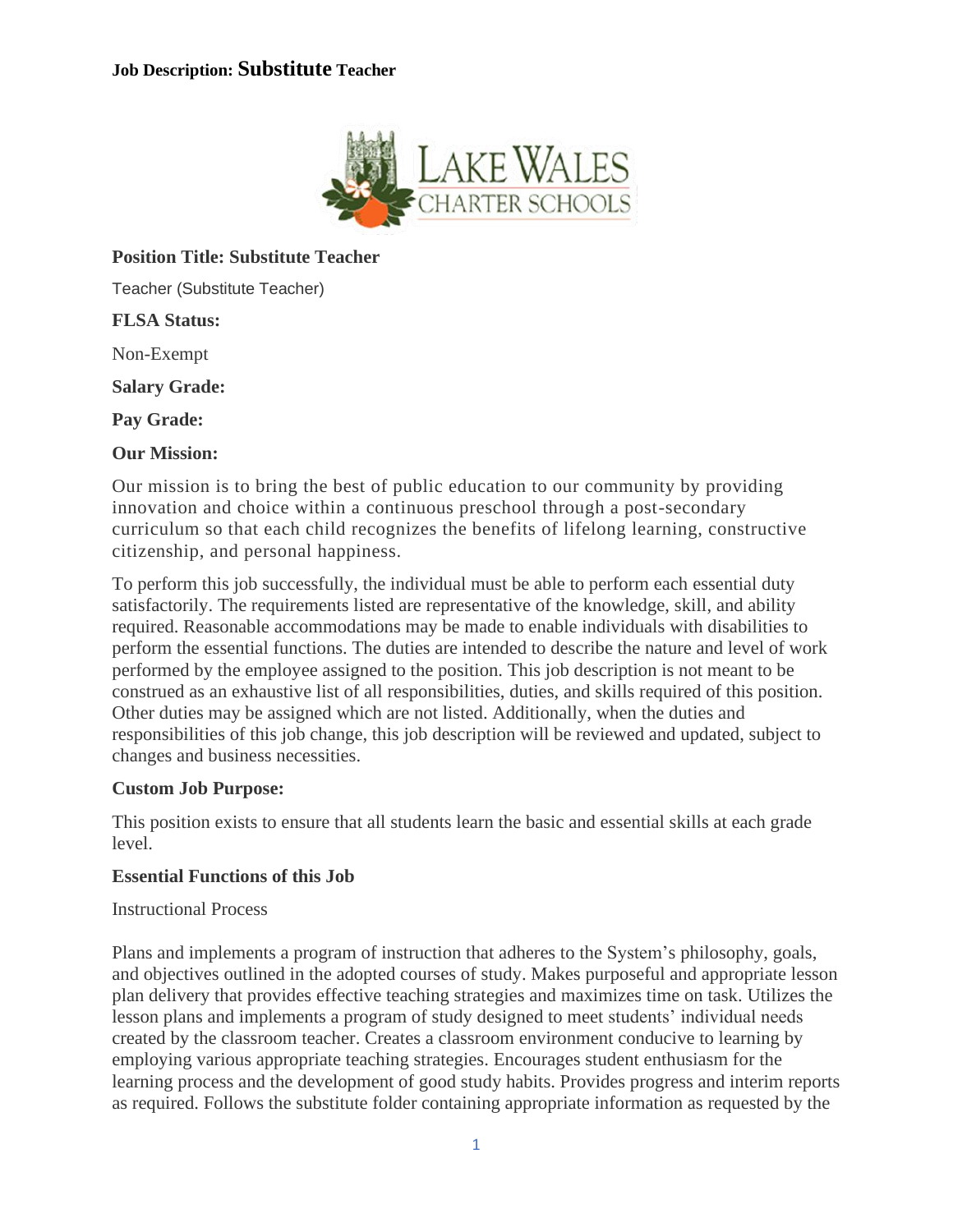### **Job Description: Substitute Teacher**

building principal. Recognizes learning problems and makes referrals as appropriate. Demonstrates a firm grasp of subject matter. Uses practical oral and written expression.

## B. Curriculum Development

Keeps current in subject matter knowledge and learning theory and is willing to continually share this knowledge to improve the school's curriculum. Assists in the ongoing curriculum and learning in the classroom.

## C. Classroom Management

Develops, according to System and building guidelines, reasonable rules of classroom behavior and appropriate discipline techniques that are consistently applied. Takes necessary and reasonable precautions to protect students, equipment, materials, and facilities. Share responsibility during the school day for supervision of students in all areas of the school. Provides for the management of assigned students when circumstances require a brief absence from the assignment.

## D. Public Relations

Upholds and enforces the Board of Trustee's policy, administrative procedures, and school rules and regulations; and supports them to the public. Maintains appropriate work habits, including regular and punctual attendance and proper use of conference and planning time. Strives to communicate the positive aspects of our school program to the public in word and deed. Works cooperatively with parents to strengthen the educational program for their children. Establishes and maintains cooperative relations with other staff.

#### E. Professional Growth

Continues professional growth through attendance at workshops, seminars, conferences, and advanced coursework at institutions of higher learning.

#### F. Student Evaluation

Evaluates students' accomplishments regularly using multiple assessment methods such as teacher-made test, a sample of students' work, mastery skills checklists, criterion-referenced tests, and norm-referenced tests as instructed by the classroom teacher. Make appropriate adjustments in the instructional program based on assessed results. Performs duties necessary to maintain the accountability required for the instructional program and as required by the building principal. Respect the confidentiality of records and information regarding students, parents, and teachers according to accepted professional ethics and state and federal laws.

#### **Non-Essential Functions of this Job**

Performs other duties as assigned.